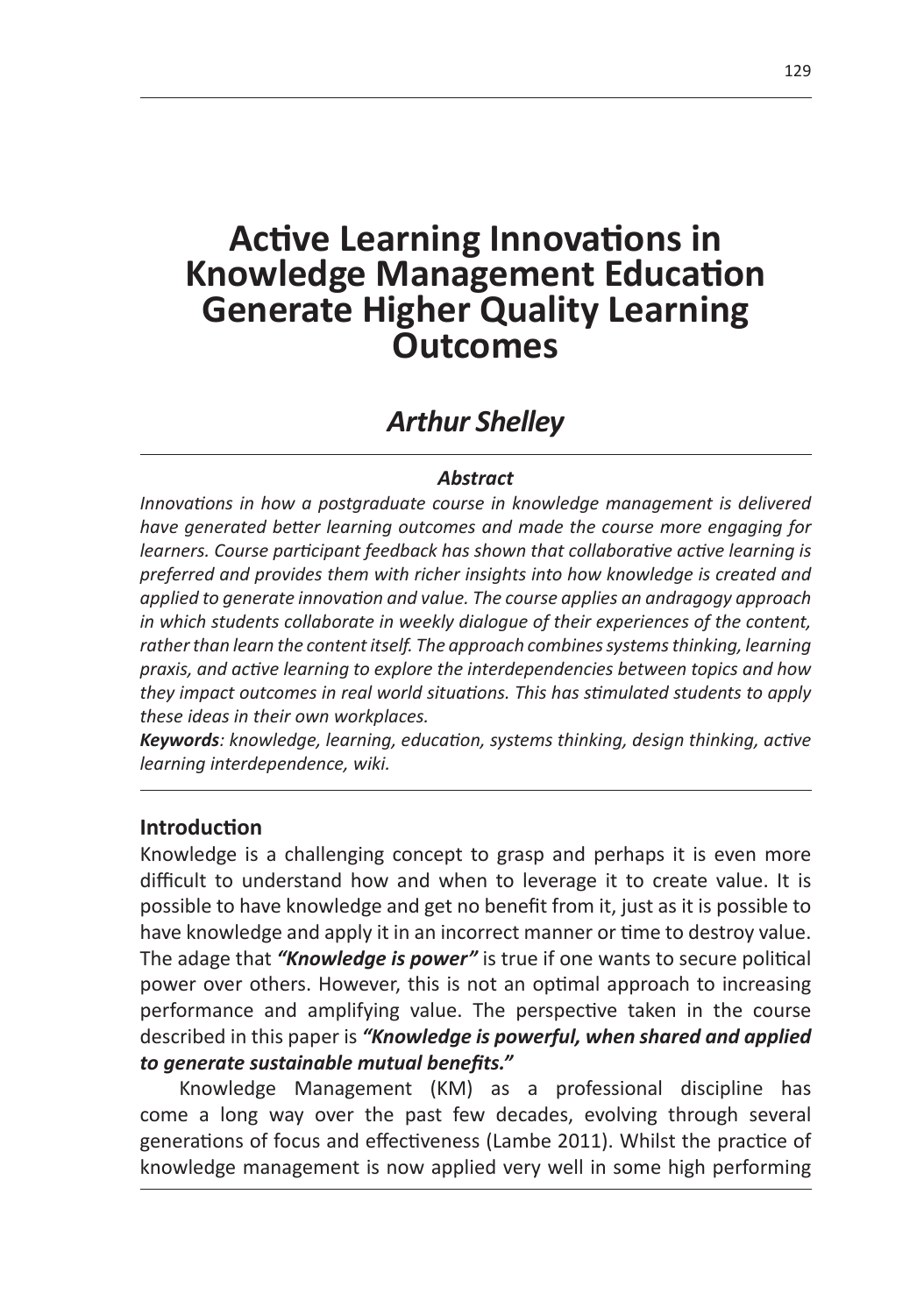organisations (Cavaleri, Seivert & Lee 2005; Malhotra, Majchrzak & Rosen 2007; Shelley 2009), the practice of knowledge management education is still underperforming (Bedford 2013). Many KM courses remain focused on theoretical aspects within the context of a content-focused and teachercentered traditional teaching approach.

This is a less effective way to learn the importance of knowledge than engaging students to experience application of theoretical concepts to real problem solving (Albanese & Mitchell 1993; Boud & Feletti 1997) and to students' own work environment. Problem Based Learning (Hung, Jonassen & Liu 2008) and Action Learning (Freeman et al. 2014; McIntosh 2010; Raelin 2006; Zuber-Skerritt 2002) are approaches that have been developed over time that can offer an alternative way for students to understand the concepts they are learning as they engage learners at a higher level of cognition than simply remembering facts (Bloom, Hastings & Madaus 1971).

This paper describes how innovations to the way the course is facilitated have enhanced how KM education is facilitated for a Masters level course at RMIT University in Melbourne, Australia. Over a seven year period, students have been engaged in an evolving development process, in which they are contributors in the exploration of how we come to know what we know and how we can learn to do this more effectively. Together, they seek to discover how knowledge is fundamental to almost everything we do; how we make decisions; and what influences what we think we know. The course participants gain this understanding by exploring some fundamental questions:

- How does one learn how to optimally create and apply knowledge to make a difference?
- How can one be more effective in the application of knowledge at a personal, team and organisational level?
- How do we collaborate to generate richer insights and make better sense of the world?
- What is already known and how do I build onto that within my own contexts?

These questions are core challenges that many knowledge initiatives face. They are often the sources of barriers to success in knowledge strategies in corporations. They enable the participants to think about the theoretical concepts in pragmatic ways and help them to devise better ways to apply the theory into practice in order to generate desired outcomes. They shift the mindset of the learners from existing knowledge capture and storage to using knowledge to generate value and stimulate cycles of knowledge creation. That is, they generate a demand for knowledge rather than just create a reservoir of knowledge – the latter has been the focus of many failed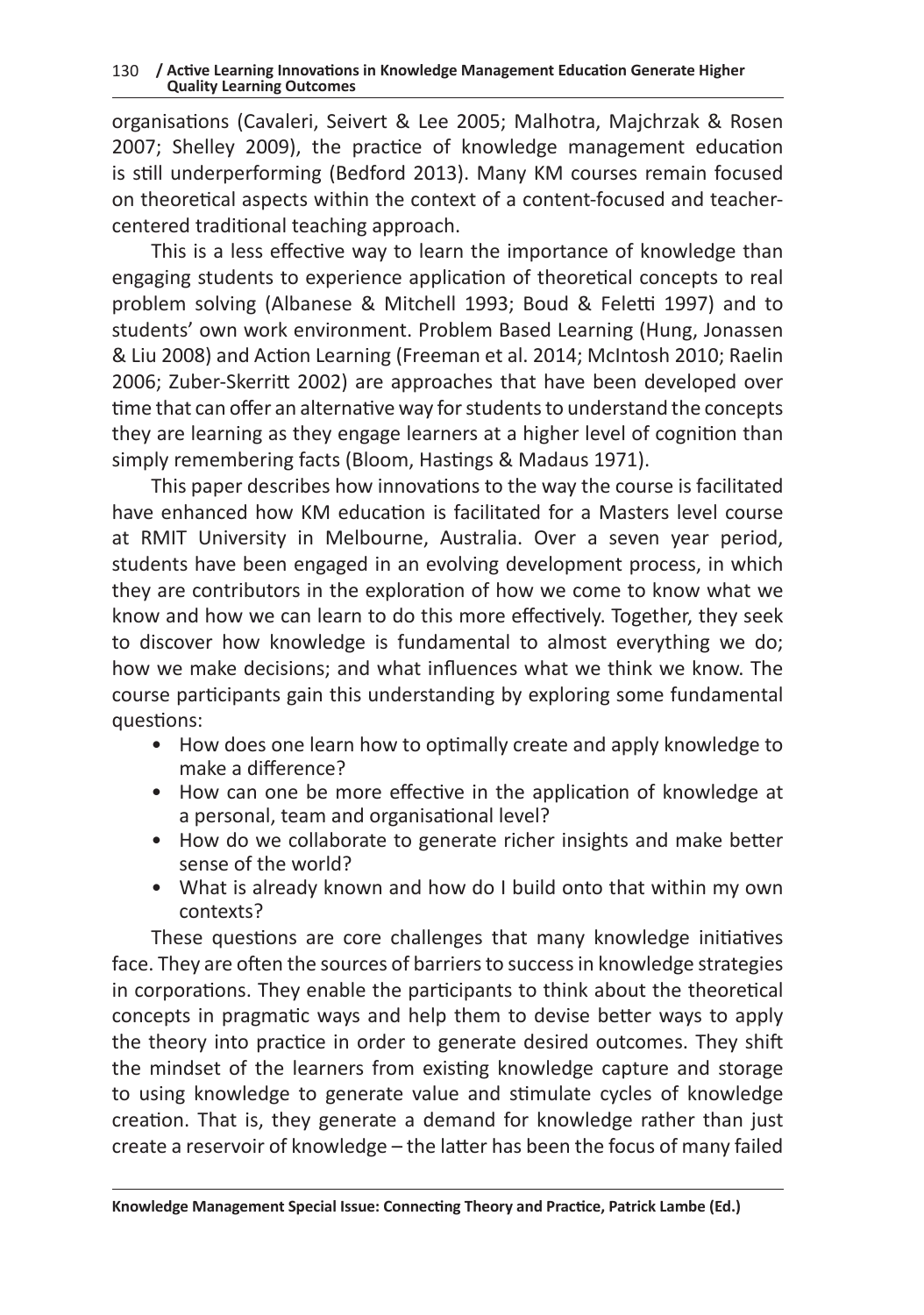KM programs (Chua & Lam 2005; Edmondson 2011; Mosier & Fischer 2011; Müller & Turner 2010).

# **Case background**

This research reports on a case study in which the evolution of a postgraduate course in knowledge management has been an innovative, emergent and social process between the learning facilitator and cycles of course participants over a period of seven years. The evidence for the case involves collation of qualitative and semi-qualitative information to enhance the learning experiences in the course, originally called Knowledge Management, but changed to *Knowledge Driven Performance* (KPD) to reflect the true sense of the course as the emphasis and context changed.

In 2007, before the current course coordinator (and author of this paper) arrived, the course received poor feedback. It was judged by students as very content-focused, highly theoretical and not relevant to their professional development. The author, a knowledge practitioner working in industry at the time, was asked to redevelop the course to provide greater value to the students. The course was restructured to be highly collaborative and applied, based on learning literature and the author's experiences in engaging people in knowledge management initiatives in industry.

Aspects of this course that make it quite different from traditional content-based education include:

- It focuses on knowledge creation and application to generate value in real organisations.
- It is highly interactive and conversational about the sense and meaning of content in the context of the students, not about the content itself.
- Learning interactions are student-centred, emergent and social (as opposed to teacher led, rigid and content focused).
- All students can see the assignment submissions of all other students as they are generated through a collaborative wiki, where they connect their own research to other students' work through hyperlinks.
- Students are actively encouraged to help others but not permitted to actually change their peers' submissions. This happens through suggestions made in comments offered at the bottom of their wiki page (for which they get additional marks). The logic of this is that it prepares them for collaborative work in the workplace rather than reinforcing competitive behaviours.
- Grades are equally divided between group (40%) and individual (40%) work, with the remainder being for "collaborative participation" measured by supporting comments and contributions to discussions (face to face or on-line).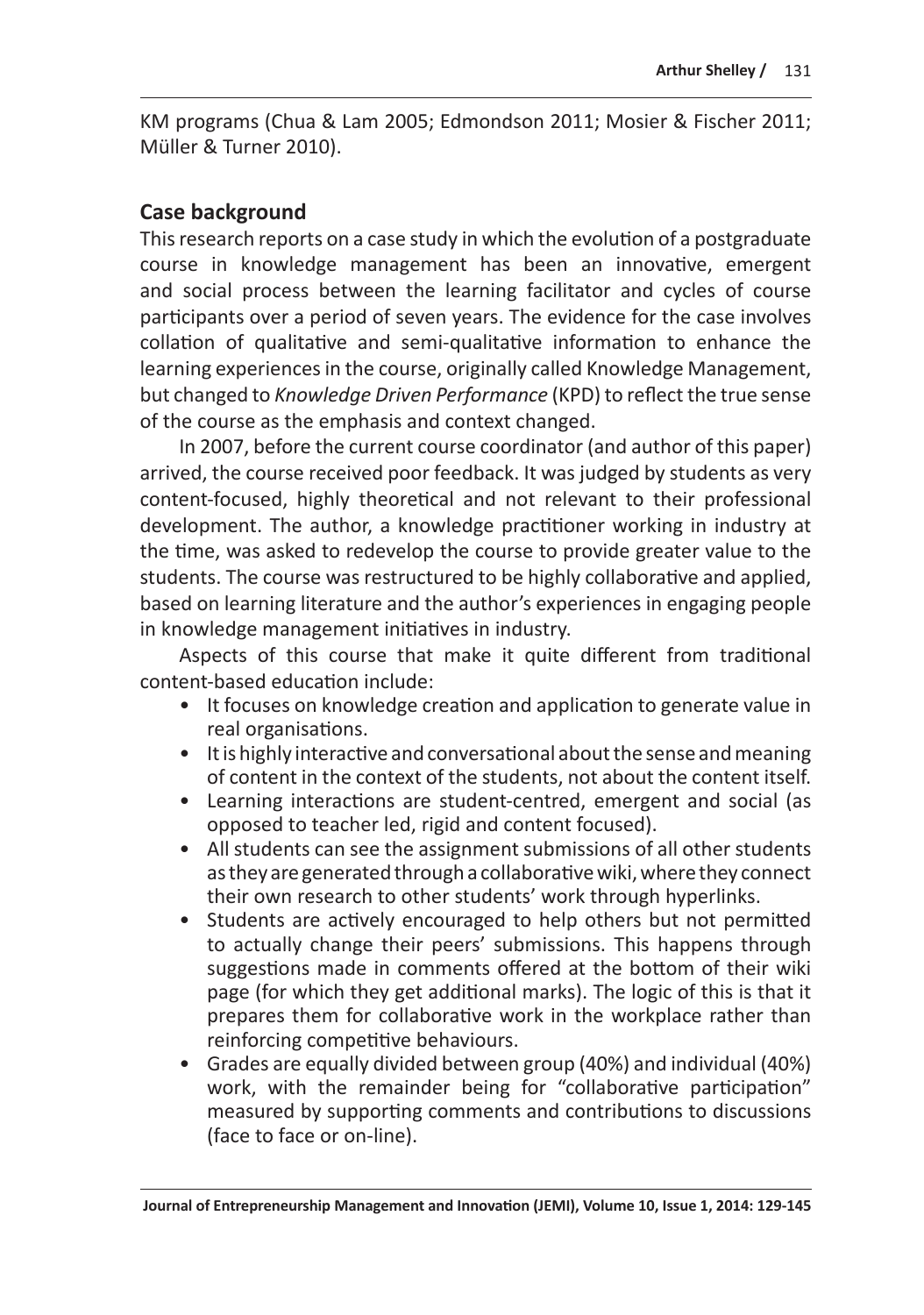#### 132 **/ Active Learning Innovations in Knowledge Management Education Generate Higher Quality Learning Outcomes**

- Group assignments are conducted as a knowledge audit of real high performing organisations. Students are required to find knowledge gaps and recommend knowledge-based initiatives to improve performance and return on investment. Assessment of the assignments is done through formal business proposals and role-play presentations to the "CEO" (learning facilitator) and "Board" (class peers) of the organisation to seek funding for their initiatives.
- Students participate in reflective exercises in most weeks where they are asked to provide insights on the topic of the week, related to their own contexts.
- There is a strong "praxis" approach. This means maintaining a balance between theory and practice so that neither is seen as master. Optimal results come from blending both to support sense-making, decision-making, actions and reflection to reinforce learning.
- Reflective practice activities are conducted throughout the course, focused on how students have applied what they have learnt in their workplaces and to give them experience in cycles of multiple-loop learning. This provides greater insights on the application of what they have learnt and how they might gain more in the next application.
- Feedback for assignment submissions is specific and provides a rich balance between strengths and weakness of the paper (regardless of the grade). Feedback is viewed as the most critical element to improve student learning outcomes over the duration of the course.

The KDP course is an elective unit for a Masters of Business Administration (MBA) that emphasises the interdependence of many of the topics covered across the rest of the MBA. It has been designed to engage students in collaborative and social learning to enrich the student learning experience. Rather than being taught content, they are encouraged to constructively challenge each other's perspectives around topics, readings and concepts, through conversations. Knowledge Driven Performance is offered as an elective once per year with student numbers ranging from 20 to 35 during the time of this study. The course is equivalent of a 12 credit point course in a Masters level program and is usually delivered as a three hour interaction once per week for twelve weeks. Originally it was only offered as a face to face class, but since 2011 it has also been offered as a virtual course through Open Universities Australia (OUA) once per year. Student enrolments in OUA range from 20 to 50 and weekly topics are stimulated with a video and standard course materials loaded onto the Learning Management System (LMS) and supported by discussion forums and interactions via the Collaborate (conferencing) tool or Skype.

The course is structured into 11 topics and one final report presentation at the end. These are typically facilitated in one three hour session per week for 12 weeks in both face-to-face and on-line formats. The order of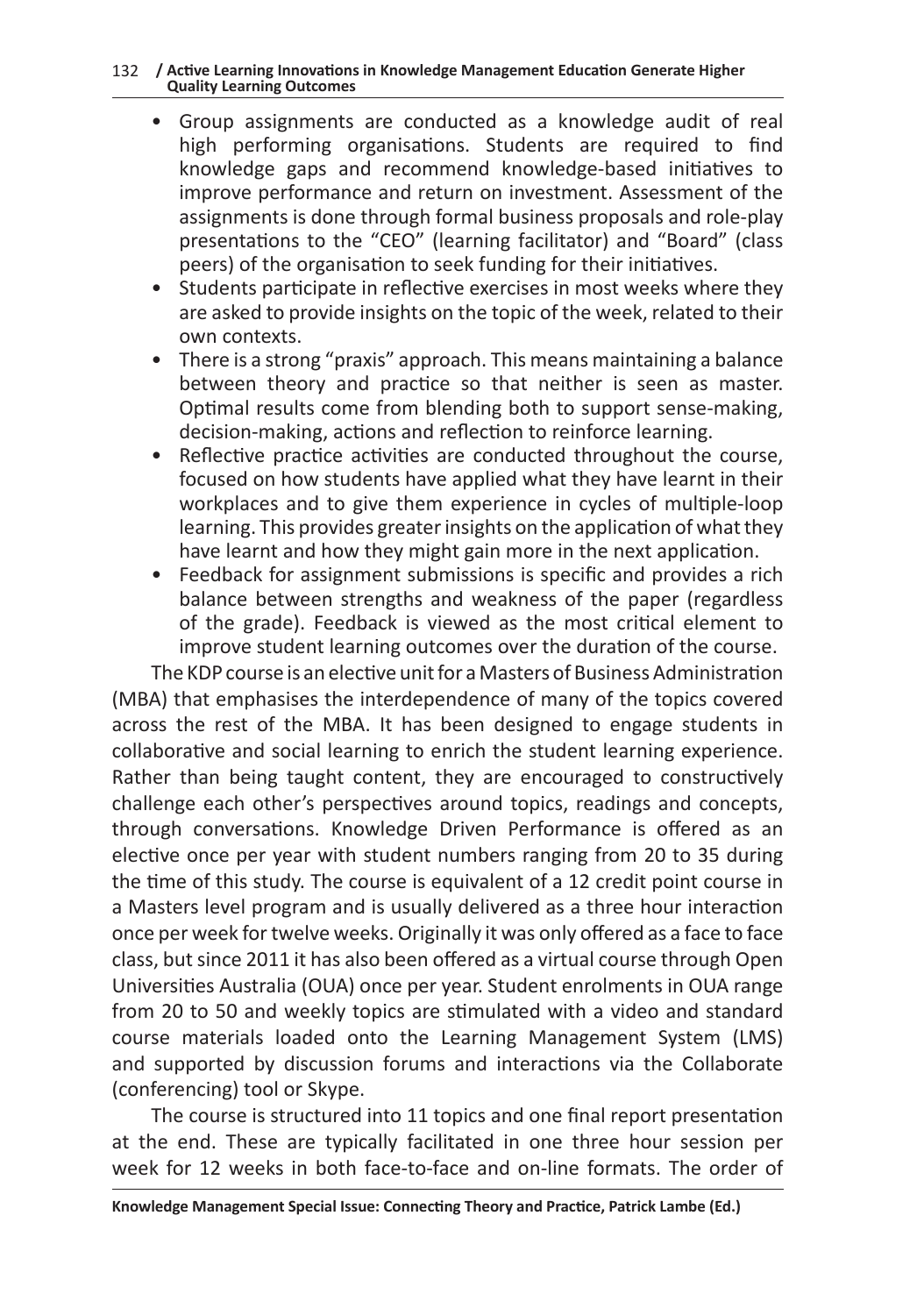topics (listed below) build like a jigsaw puzzle, starting with how knowledge informs strategy, through some theoretical concepts, then towards practical implications and how to apply them, and culminating in an integrative business proposal where the topics are brought together to enhance the performance of a real organisation (which may be their own workplace).

The order of course topics is:

- Foundations for Business Strategy: embedding knowledge principles into business practice.
- Making sense of a rapidly changing world: knowledge as the foundation of decision-making and future performance.
- Application of knowledge to create value: who has done this well?
- Conversations that Matter: interactive forum in which class participants discuss their individual topic with other students to generate dialogue around the links between knowledge related topics.
- Back to Basics: applying theories and approaches to enable improvement.
- Leveraging Intellectual Assets: process and governance.
- Leveraging Intellectual Assets: culture and structures.
- Support Tools: helping thinking people to be even more effective and efficient.
- Reflective Practice: understanding how reflection enhances learning.
- Sustained business continuity: integrating knowledge into the Learning Organisation
- Making a Difference: capabilities required for "Knowledge Leadership"
- Presentation of business proposals in a role play to "CEO" (teacher) and board (class).

Each week there is a brief coverage of the topic followed by activities to explore the topic, such as role plays, case studies, games or problems to resolve, videos to present challenges, and facilitated dialogue or reflections to share the ideas they have learned or applied in their workplace. The topics have a very pragmatic approach and leverage the knowledge in the room, thereby aligning with an andragogy learning approach (Knowles 1984; Knowles, Holton & Swanson 2011). The case studies and assessments reinforce this through their requirement to demonstrate the application of theoretical concepts to deliver desired improvement outcomes.

Course participants collectively build a repository of relevant resources as each one researches a different topic and then is challenged to link their topic to as many of the other topics within the context of their article (through the collaborative wiki) and to highlight how their topic is influenced by knowledge. Marks are increased for adding supporting comments to other participants to reinforce the value of shared knowledge to increase quality for everyone. Example topics in the wiki assignment include; Leadership,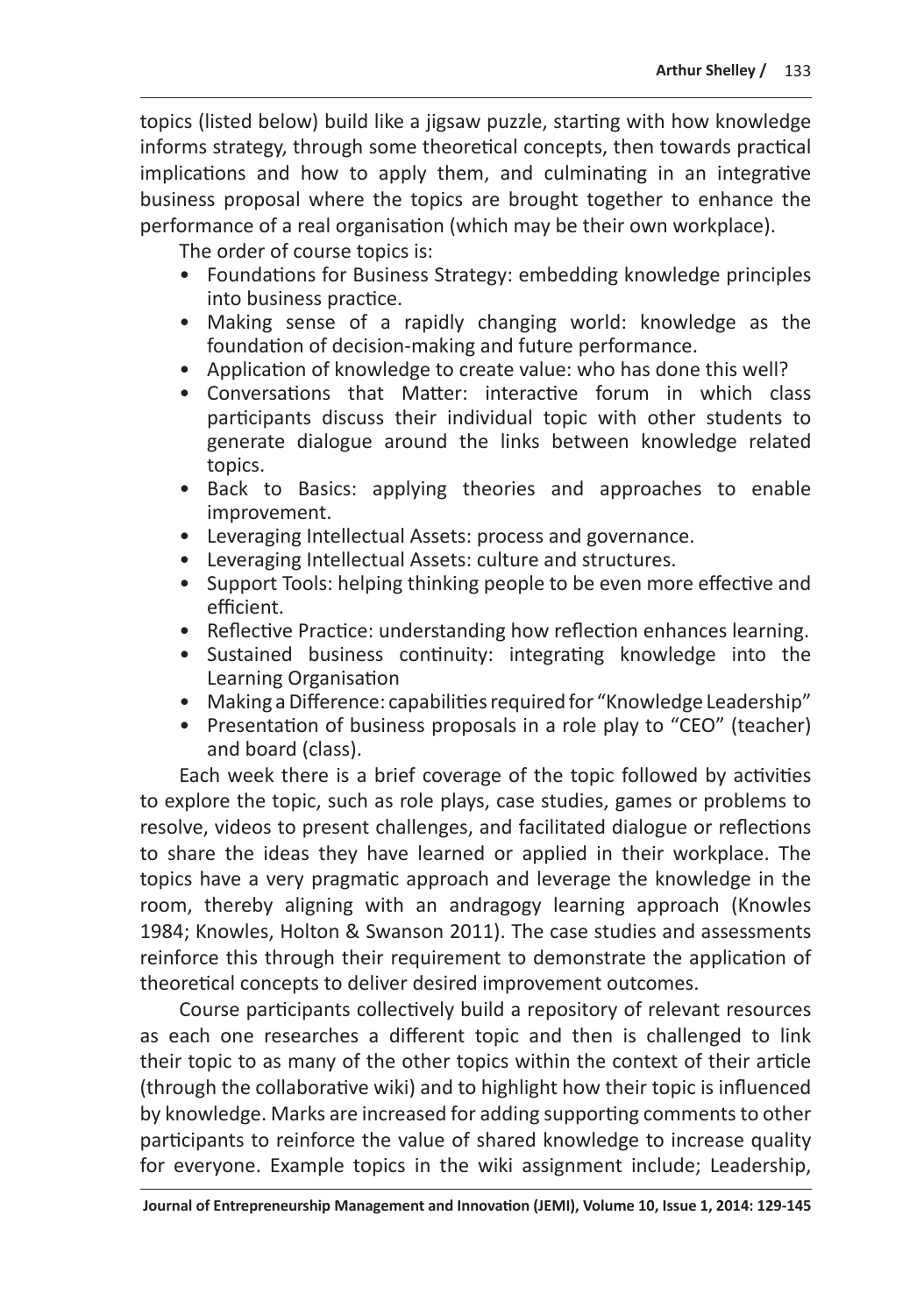#### 134 **/ Active Learning Innovations in Knowledge Management Education Generate Higher Quality Learning Outcomes**

Organisational learning, Ethics, Innovation, Capability development, Culture, Decision making, Succession, Induction, Data mining, Knowledge transfer, Codification, Community of practice, Mentoring, Sustainability, Complex adaptive systems, Reflective practice, Whistleblowing, Security, Knowledge audit, Knowledge mapping, Knowledge models, Personal KM, Design thinking, Sense making, Explicit and Tacit knowledge.

### **Methodology**

The methodology in this case is to use student feedback to both evaluate and improve the course delivery. Course Experience Surveys (CES) are independently conducted by the university as ameans of collecting anonymous student feedback on all courses. The CES includes free text comments and quantitative five point scale responses to questions. Results for "Overall Satisfaction Index" (OSI) and "Good Teaching Score" (GTS) are calculated as percent scores based on the proportion of students that "agree or strongly agree" with a series of statements and questions. OSI and GTS results for Knowledge Driven Performance are shown in Table 1, with comparisons to the average scores for the School in which the course was operated. This school's scores have consistently been several percent above the average scores for the rest of the University during the time discussed in this article.

Each semester, comments from students through the anonymous Course Experience Surveys (CES), unsolicited emails and feedback on in-class activities were reflected upon and the course adapted over time to increasingly incorporate active learning and focus on social aspects of learning. CES is not performed for the OUA version of the course but, reflective exercises performed in weekly activities, provide rich information about how the course learning is being applied in student workplaces (most virtual students are working part time and studying full time).

The key limitations of this research are that observations are subjective, direct impacts of interventions applied are difficult to measure and there is a chance of cognitive bias in interpreting results. To minimise the impacts of this, the design and approach of the course is actively discussed with students from the beginning, and throughout, the course. They are advised that reflective practice is a key aspect of knowledge management, learning and innovation and that the course is based on the very principles that it is trying to teach them. This is discussed in several of the reflective activities spread throughout the course to reinforce the learning and ensure that principles are being applied and generating the desired outcomes. Some of the feedback comments offered by students reinforce this as a key aspect of their learning experience in the course.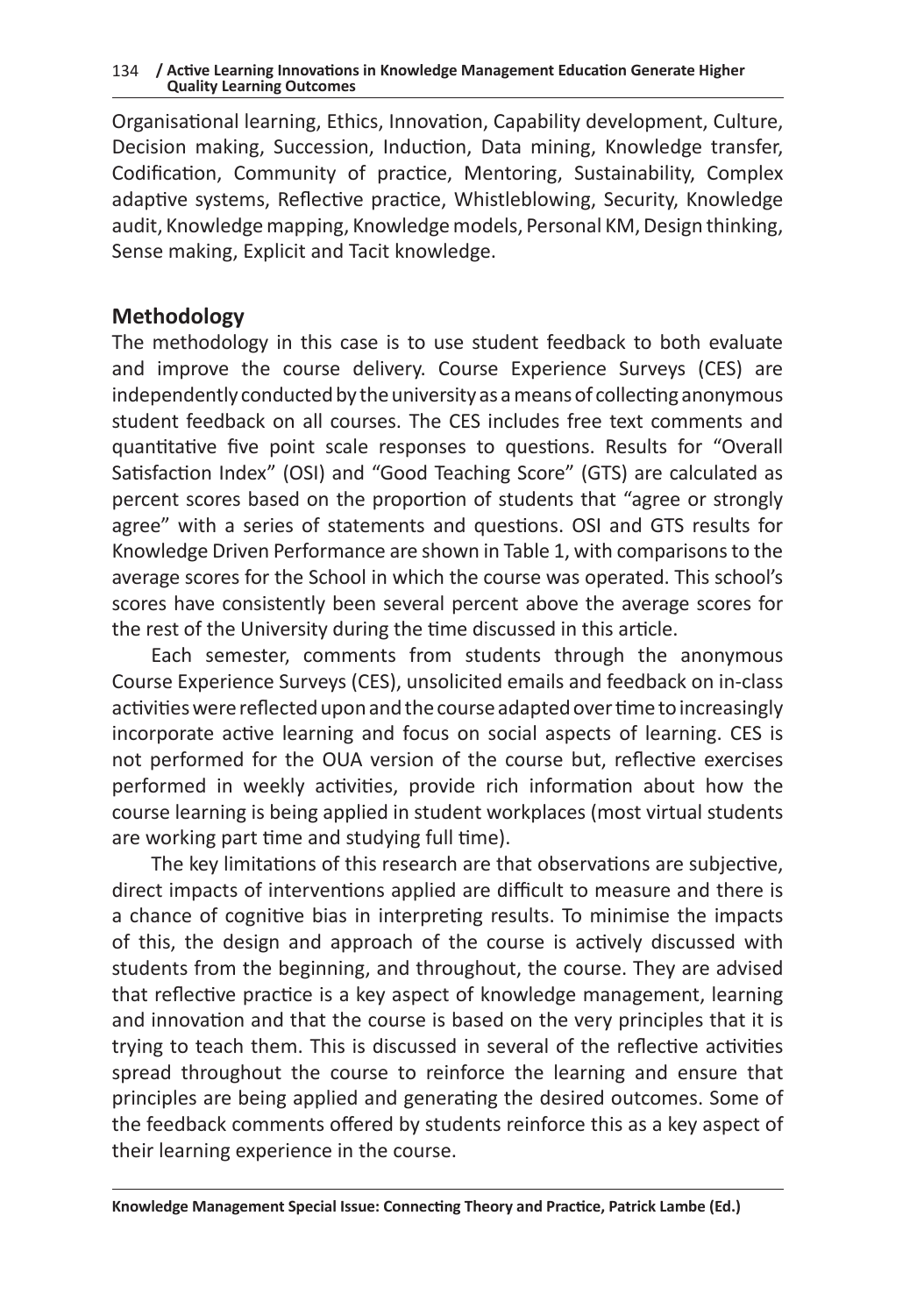# **Active learning approach influence on course design and facilitation**

In 2007, this course was delivered in a very traditional style of pedagogy. That is, it was teacher-centered and content-based and was not well received by the students as is shown in Table 1 below. In 2008, a new facilitator restructured the course into facilitated active learning to engage the students through a series of conversations around topics. Between 2008 and 2014, the course continued to evolve though innovative developments that focused on student-centered learning and application of the concepts in the students' own workplaces as much as could be achieved. The industry experiences of the learning facilitator (term used deliberately to highlight the differences to "teacher" or "lecturer") were leveraged to show the value of theory to practice and vice versa.

Although each week there are elements of theoretical content to be covered, the content is used as a stimulus for the conversations that participants use to explore for insights. The content is neither the main focus or purpose of the session. The course operates on the concept of praxis, which combines theory and practice in balanced ways to provide a deeper context and more pragmatic learning (White 2007). Students engage in conversations about the value created by applying the concepts rather than trying to remember the content itself. This innovative and practical method of learning was found to be highly engaging and effective for the students.



**Figure 1:** Structure of the active learning cycles deployed in the course for optimal and sustained learning

**Journal of Entrepreneurship Management and Innovation (JEMI), Volume 10, Issue 1, 2014: 129-145**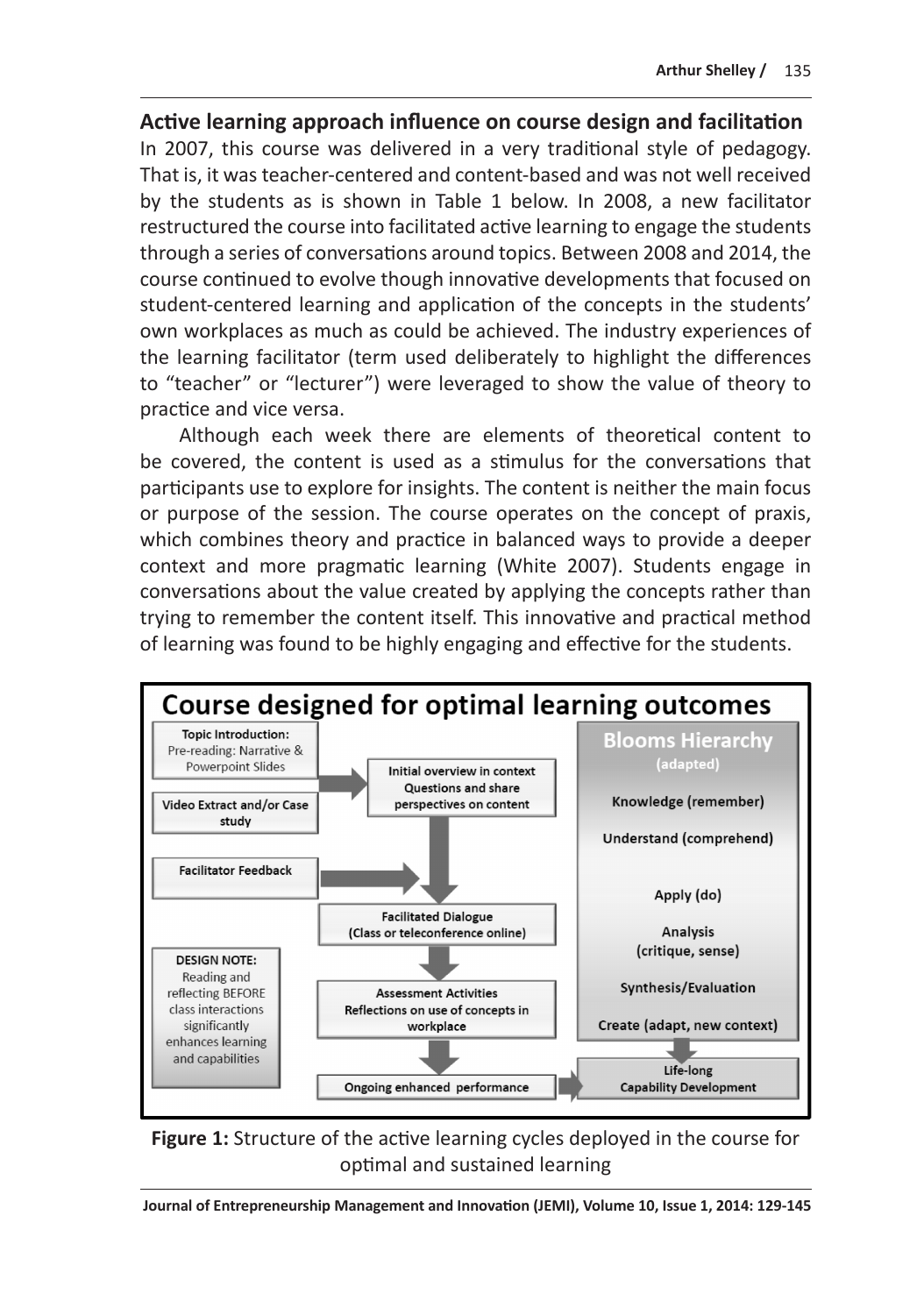Course design changes were introduced to generate "work ready professionals" by engaging students in activities that they would be expected to do in the modern workplace. This direct experience of working with others to leverage diversity of perspectives helps them learn in a richer way. The course also specifically aligns with the RMIT University Graduate Attributes. How it aligns with the MBA program learning outcomes (bolded in the list below) is described immediately after each one:

- **Self-management** through understanding how to continuously develop through lifelong learning
- **Operational leadership through** research on real organisations and making proposals for improvement and specific knowledge initiatives to fill gaps
- **Contemporary business perspective** gained by dealing with complex contemporary organisational challenges
- **Analytical & technical competency** developed from analysis of case situations and synthesis of interdependent arguments shared through the collaborative wiki
- **Strategic decision making** happens every week through the dialogues in class and through the wiki or discussion board interactions
- **Corporate responsibility** is proactively embedded into the course content with questions and challenges and ethics is included as one of the wiki topics
- **Effective communication is reinforced with professional standards expected in both written and oral activities**, including assessed role plays where students present costed knowledge initiatives to the "CEO" (teacher) and board (other students).

In doing, so the course has specific learning outcomes that were directly relevant to contemporary knowledge-informed leadership and management practices. It also recognises that the process of learning itself is a significant capability that enhances the performance of professionals over time. Professional capability in the current professional context requires leaders and managers to anticipate more what is likely to happen, make sense of a range of possibilities and then prioritise decisions to optimise outcomes and generate sustainable outcomes. This requires a mature mindset that is comfortable with ongoing learning, complexity and uncertainty.

The idea that education is focused on remembering content is fine if the content is not rapidly changing, but this is not what our graduates need to be successful in their professional futures. To prepare them for a more productive and rewarding career, we need to embed the principles of andragogy (student-centred, teacher-facilitated) into their learning experiences, rather than apply traditional pedagogy (teacher-centred, content-focused) and this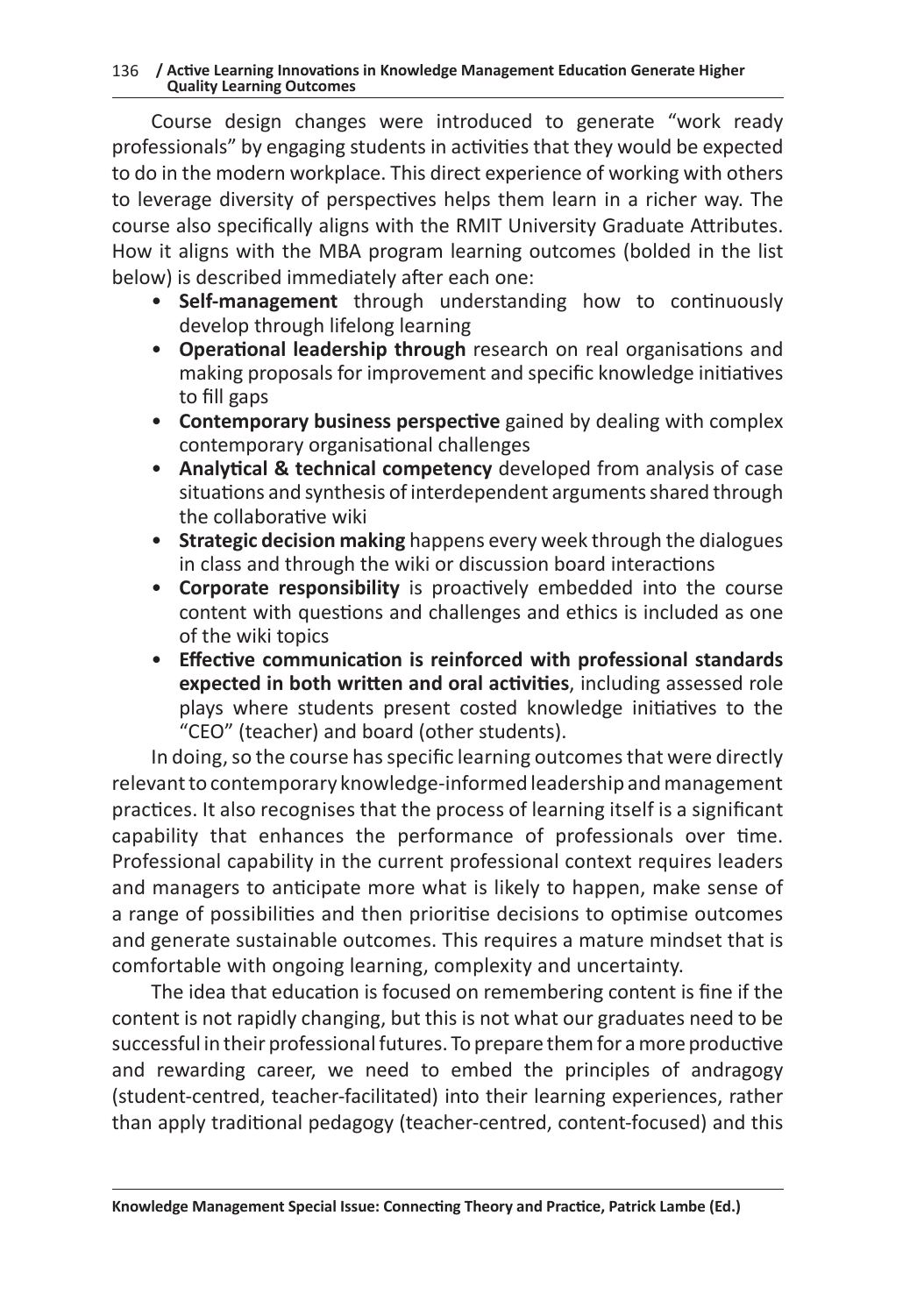enables them to approach unknown issues and find ways of dealing with them effectively (applying learning in action for novel situations).

Knowles (1984) described five key features of learners effectively engaged in andragogy style learning defining them as follows:

- 1) *Self-concept:* learners are self-directed and self-motivated rather than teacher dependent.
- 2) *Experience:* learners leverage the collective experience of all participants through shared challenges and constructive challenges to enrich the collaborative learning.
- 3) *Readiness to learn:* learners are actively seeking to develop themselves to be more capable, professionally and socially.
- 4) *Orientation to learning:* the learner perceives value in the ability to apply knowledge to immediate contexts. Accordingly they reorientate learning efforts from subject-centred to (real) problem-centred.
- 5) *Motivation to learn:* the motivation to learn is internal.

These five principles are explained at the beginning of the course to ensure students understand both the intent of the learning and what the expectations are. Assessment activities are aligned with this through the principles of constructive alignment (Biggs & Tang 2011) in which learning activities and assessment of them are designed with the learning outcomes in mind. This concept is combined with the objective that the course is developing effective leaders for an unknown future (Snook, Nohria & Khurana 2012) and to bring together the personal development of the person as a whole as shown in Figure 2. The concept of professional development extending beyond content and towards how we interact with each other has developed from earlier conceptual work of Polanyi (Polanyi & Grene 1969) and has been extensively discussed more recently by White (2007).

Each week a unit topic theme is introduced through a combination of an introductory topic narrative, a set of slides summarising key concepts, and additional details to fuel discussion including supplementary content (document extract or video) related to the topic.

Course participants are expected to review these materials before the class interactions, as they will be asked to engage in discussion about them. The dialogue works best when all participants are active in constructively challenging the materials and sharing their perspectives of what this means for them and their contexts. In face to face courses, these interactions occur in the classroom and in the virtual version of the course they happen firstly through the discussion forum and subsequently via the interactive dialogues in conferencing sessions using the Learning Management System functions.

This process, depicted in Figure 1, is designed to maximise the value that course participants receive from their investment in their education. The approach is emergent, but grounded in robust learning theory and the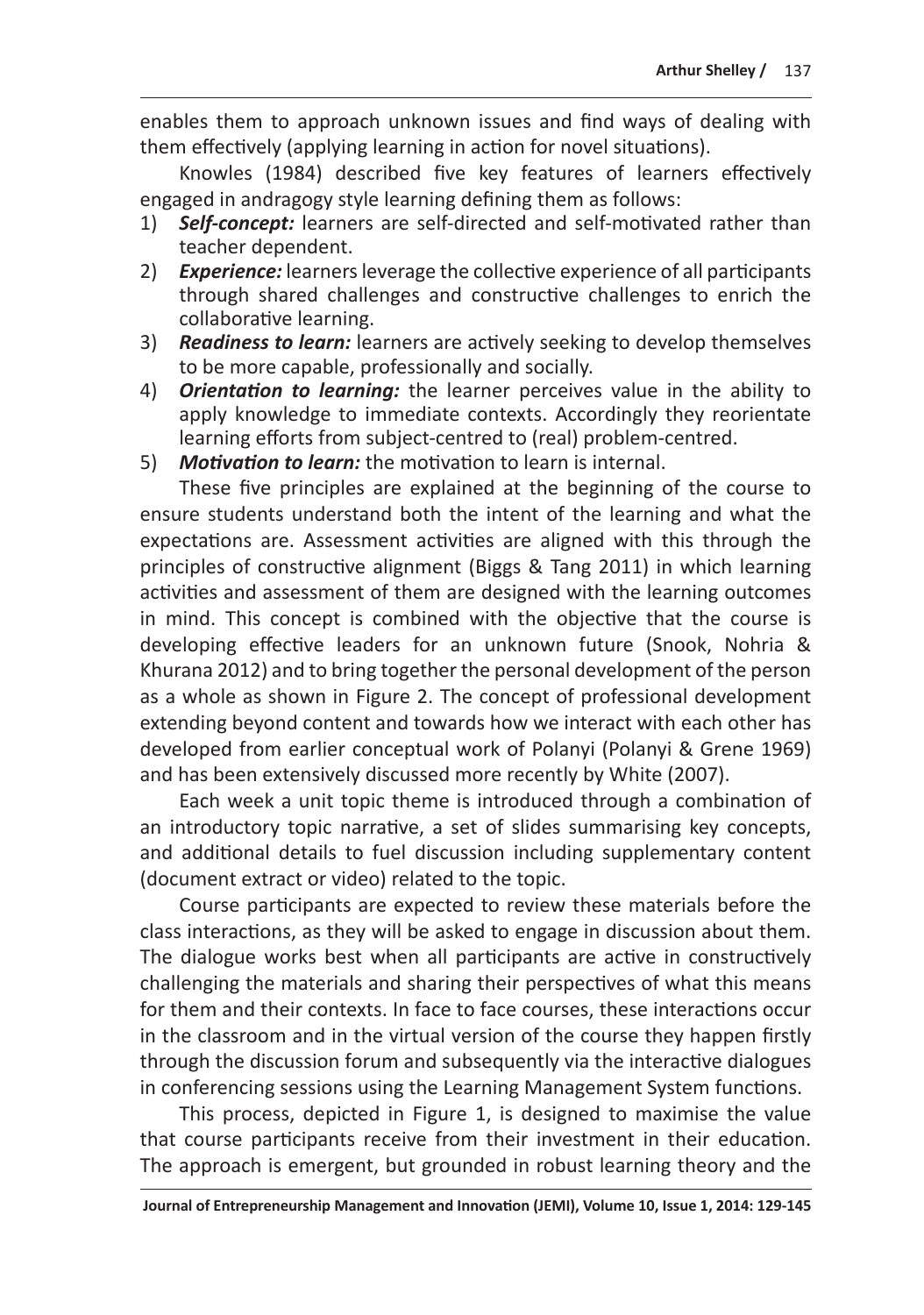practical experiences of the course facilitator. Another feature of the learning process is engaging learners in group discussion activities around challenges that occur in the workplace, thereby aligning with problem-based learning approaches (Hung, Jonassen & Liu 2008). The interaction between members of the classes is critical to the richness of the learning for all involved and is therefore an important element of the assessment.

Class participants are graded on the frequency and quality of their contributions to the learning experiences, both in the live interactions and through their supportive comments and challenges to each other's wiki pages. This is done to reinforce the importance of actively contributing to workplace dialogue and engaging in exchange of perspectives in a professional and constructive manner.

Figure 2 reinforces the importance of aligning learning activities with learning outcomes by applying the theories in practice. This model also highlights the relationship between behavioural aspects of engaging in learning (of both learners and facilitator) and the effectiveness of the learning outcomes.



**Figure 2.** Constructive alignment of activities and assessment to meet learning outcomes and personal and professional development objectives

## **Findings**

The Course Experience Survey (CES) results demonstrate that students respond very positively to the course approach. They provide further insights into what is good and what can be improved through specific comments in the survey as well as emails and in the interactive wiki. These interactions inspire the course facilitator to continuously improve courses and experiment with alternative activities to keep the course fresh and engaging. Examples of some changes made based on student feedback include doing a pitch of best ideas for each of their companies to share options for other groups,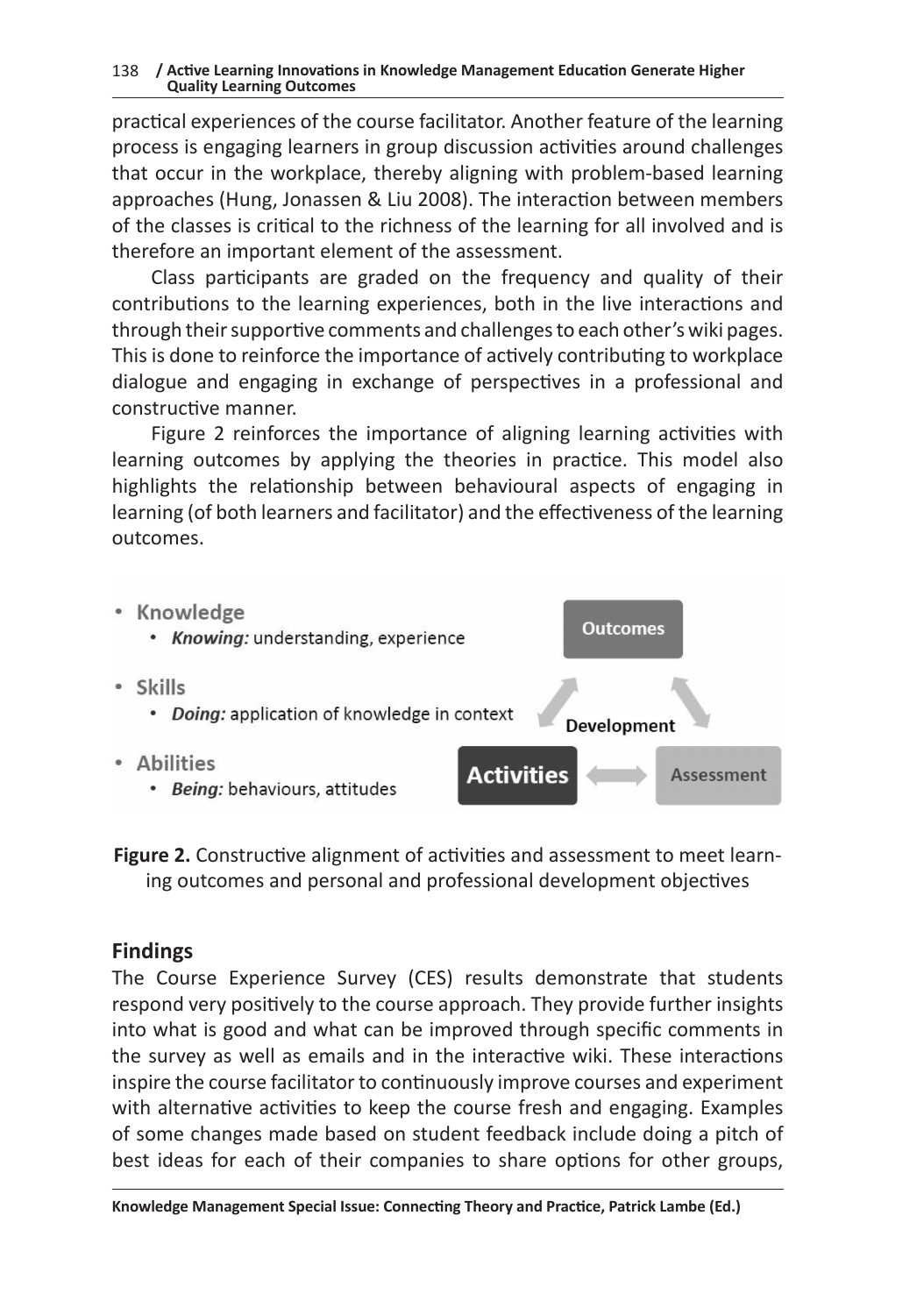recommendation of alternative high performing companies to research, and inclusion of polling for ideas and ranking responses in the online discussions. Ideas and techniques have also been shared with other teaching staff and these courses have seen increased CES scores.

The lower scores for shared classes highlight the challenges of instilling passion in other facilitators to deliver in an interactive way with rich feedback. Sharing the course was necessary as the original facilitator was spread across several other classes and was not able to deliver all components of the course. Similar impacts have been observed in some other shared courses, where increased interactive teaching has improved results, both in this school and also elsewhere (Freeman et al. 2014). Facilitative learning approaches work well when the facilitator is passionate. Whilst knowledge and activities can easily be passed to other facilitators, passion is more difficult to transfer. Student feedback in Table 2 highlights that the engagement level of the facilitator has an effect on their motivation to learn and the effort they invest in the learning and assessment activities as has been reported elsewhere (Albanese & Mitchell 1993; Boud & Feletti 1997; Freeman et al. 2014).

The lower OSI score in 2012 occurred primarily for two reasons. Firstly, the change to electronic submission of the CES survey caused a significant reduction in student feedback, making each one a higher proportion of the total. Secondly, in that semester the workload of the facilitator was very high, impacting on the time available to construct detailed feedback for assessments. Feedback is a critical element of learning and is very different to "marking", "corrections" or even "grading". These three activities are focused on assessment to the stated standard and this is important. However, the real learning comes from understanding WHY they received the grade they did, and why not higher or lower. Optimal feedback is balanced between what was delivered well and specific advice on how the submission could have been improved. This provides both encouragement to build confidence and also the foundation for improvement, both of which are essential for enhanced learning outcomes.

|    | ഉ                                   | Evolution of the course towards interactivity |     |        |     |     |       |
|----|-------------------------------------|-----------------------------------------------|-----|--------|-----|-----|-------|
|    | ゼ                                   | $^{\prime}08$                                 | '09 | '10    | '11 | 12  | '13   |
| 36 | ಜ                                   | 81                                            | 93  | 94     | 94  | 100 | $*31$ |
| 36 | ၑ                                   | 78                                            | 100 | 100    | 100 | 86  | $*93$ |
| 70 | ی                                   | 68                                            | 75  | $**64$ | 64  | 67  | 72    |
| 73 | පි                                  | 69                                            | 76  | $**74$ | 69  | 69  | 79    |
|    | Course Experience Survey score   07 | ω                                             |     |        |     |     |       |

**Table 1.** Course Experience Survey results (student feedback) for Knowledge Driven Performance 2007-2014

\* Shared teaching class, showing the power of interactive facilitation and use of stories.

**Journal of Entrepreneurship Management and Innovation (JEMI), Volume 10, Issue 1, 2014: 129-145**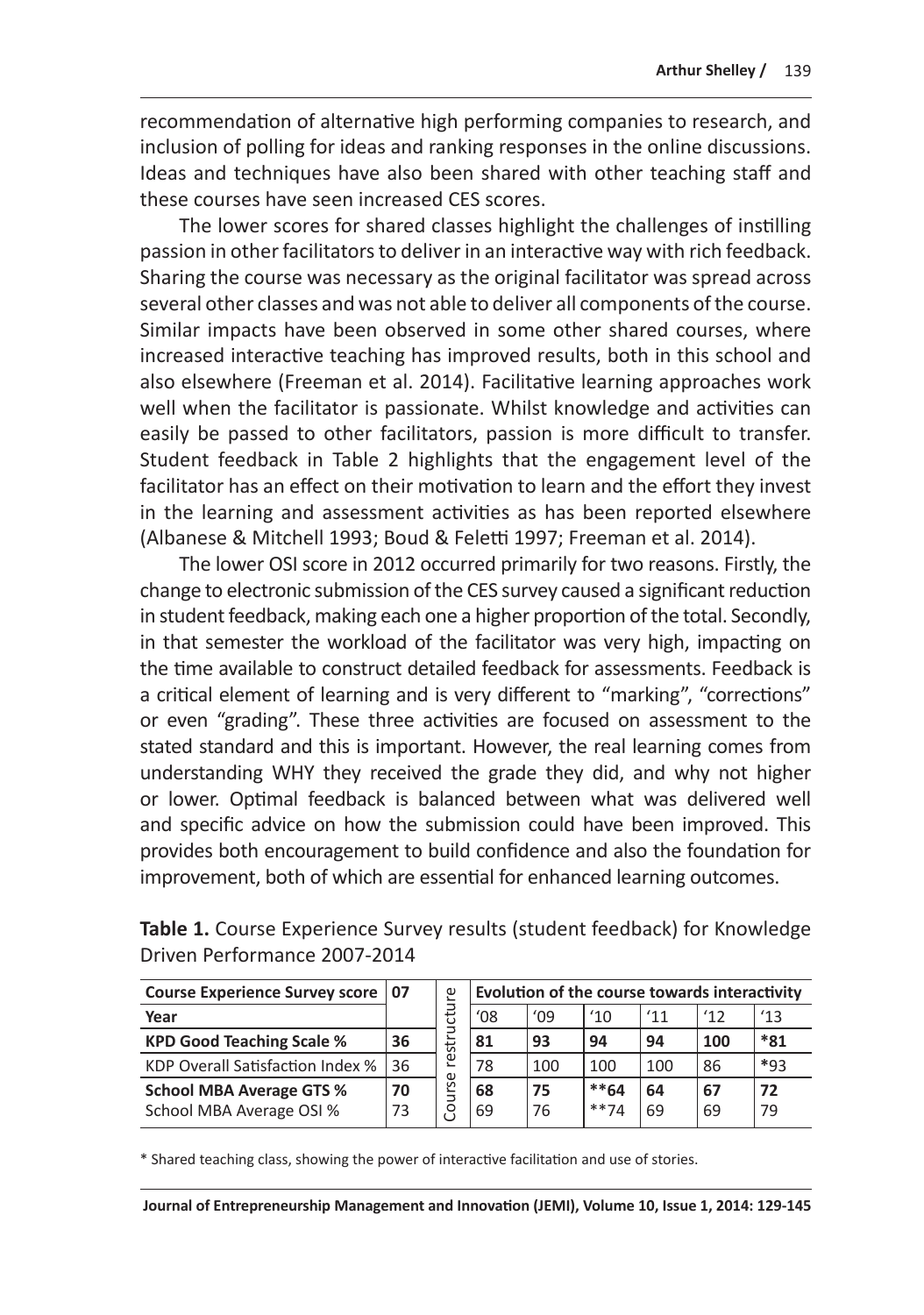#### 140 **/ Active Learning Innovations in Knowledge Management Education Generate Higher Quality Learning Outcomes**

\*\* Major transition year for the school with significant disruption for students. Note: Scores are percentage of students that agree or strongly agree with statements in an anonymous survey on the quality of teaching or their overall satisfaction with the course.

Examples of student feedback provided through the CES and unsolicited emails are included in Table 2. These highlight students engaged well with the interactive student-centred approach and saw value for their professional development and ongoing learning activities.

**Table 2.** Student comments supporting the course innovations and learning approach

*I keep thinking about KM stuff all the time about how I can improve the process, connectedness etc...*

*My individual Wiki (assignment 1) prompted me to suggest some fairly radical new approaches within our organisation in regard to how we measure success.*

*I* can see our explicit knowledge base building and most importantly everyone is enjoying *the interaction, so I know that it will be a success for the long term. I also learnt a great deal from reading all the students' posts and I'm in deep admiration of some of the fine minds in this course.*

*Thanks for your teaching … I can tell you … I'm actually incorporating many of the KM practises learnt in this course into this business. So thank you. I know your task was enormous and I appreciate all that you have provided in KM.*

*It's been a pleasure to be part of your class. I hope students will continue to have the opportunity to learn from you and see the passion you have for the subject in the coming semesters. The influence our teachers have on our capacity to learn is highly underrated.*

*Thank you. I appreciate the feedback. Of all the subjects undertaken since commencing my degree, this has interested me the most. I am in the process of starting my own network and consulting business and would like to chat to you about frameworks, once I have finalised.*

*You engaged us not only during face-to-face sessions but also via emails, Skype, etc. I enjoyed the way you used simple examples or small games to demonstrate different elements of leadership as well as what we should improve to be better leaders. Group work and discussions were all very informative and knowledge-driven. Wiki site and TurnItIn® voice feedback were new and collaborative tools which I found very useful and effective.*

*I was very grateful to receive your constructive and thorough feedback on every assignment. As you can see, I learnt and tried to improve my work from your valuable feedback/comments.*

*I like this course for its highly interactive methodology and learning experience... made the course interesting, informative and enjoyable. Arthur's personal interaction on a professional level is what keeps us going and inspired.*

#### **Observations and discussion**

The results highlight the benefits to the students of implementing an interactive active learning approach. Feedback has consistently been very high, even when other external factors have affected the learning environment (such as teachers less experienced in the andragogy approach, major restructuring of the school and changing the CES feedback submissions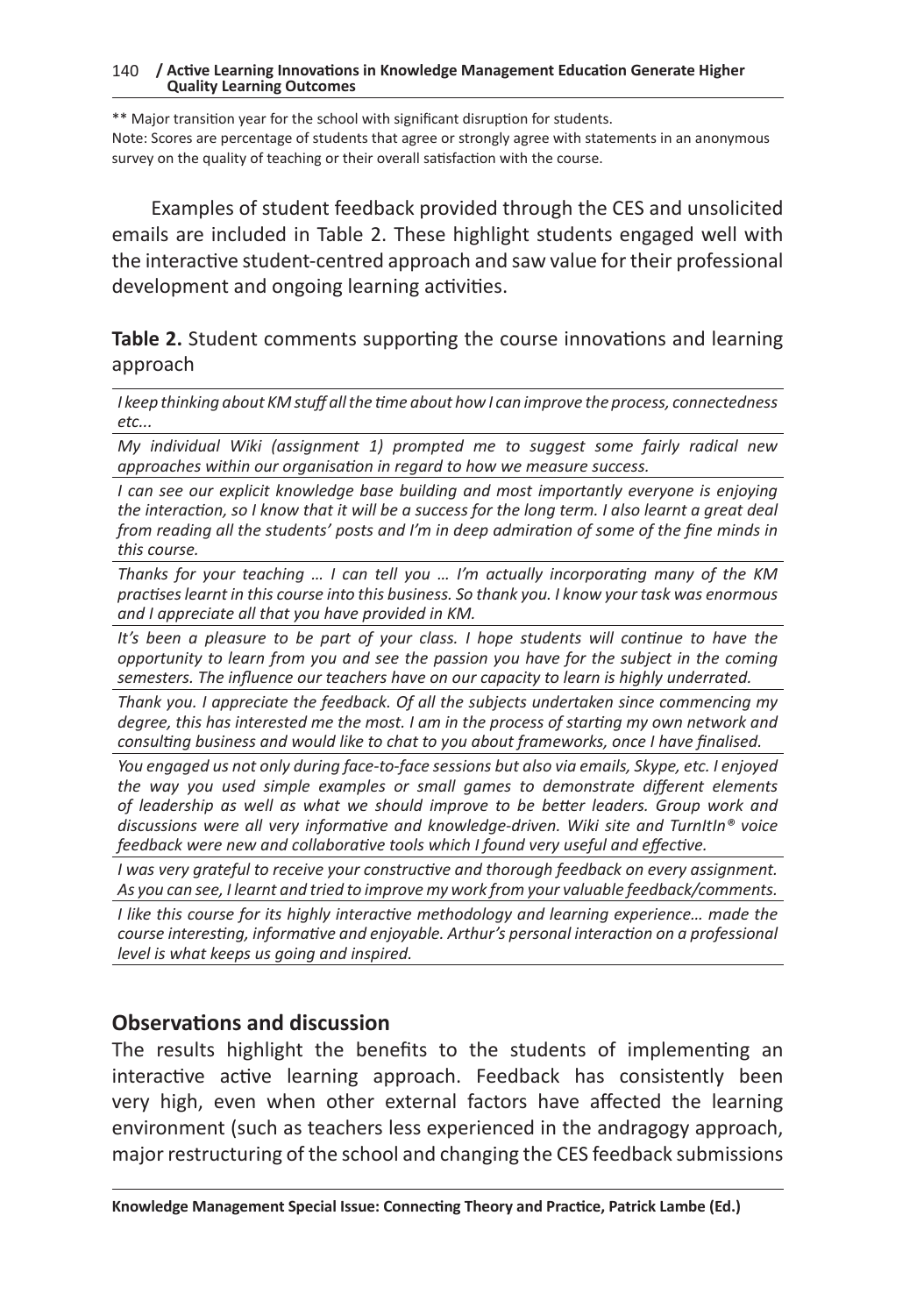to online). Adopting an interactive 'adult learning' approach helps students to gain a stronger sense of the meaning of the content, the theories and the contexts where KM is applied. It also enables richer dialogue and interactions between students.

Actively engaging learners in 'Peer to Peer' learning similar to that described by Knowles, Holton and Swanson (2011) has taken the learning experience to a higher level, resulting in deeper and wider understanding of the importance of each topic and the relationships between them. Student feedback shows that the way students are engaged in the KDP course motivates them to participate more actively and generates better individual learning outcomes. Another indication that the students valued the class interactions is that class attendance remained very high through the semester, despite the classes being recorded and being made available to listen to at a later time. This, and student feedback comments received, indicate that they enjoyed the nature of their engagement with their learning peers.

One advantage in interactive learning environments is that it enables participants to capitalise on the diversity of cultural backgrounds and destinations (MBA students at RMIT University typically come from many Asian and some European, American and African nations). This reinforces that learning quality is enriched through exploring options in a social discovery process of sharing perspectives to create a better future. Knowledge Driven Performance has an internationalised curriculum with case studies from many countries to enable students to engage with a range of contexts and include their own perspectives, as endorsed by Biggs and Tang (2011).

Deployment of activities such as case studies, games and role plays to explore the best and worst outcomes of complex scenarios assist with reinforcing the benefits of generating options for future realistic scenarios, rather than considering 'theoretical textbook' solutions. After each activity, participants reflect on what learning has occurred, reinforcing the activity's purpose and ensuring understanding is optimised. Critically reflecting on their peers' perspectives develops each student's capability to challenge concepts and context, and ultimately to become more capable professionals. Students develop confidence to think for themselves about decisions and actions in their workplaces. This reflection and skills development directly contributes to developing professional capability and personal strengths, aligning with McIntosh's (2010) recommendations for reflective practitioners.

Applying the andragogy principles helps build and leverage social capital and generates opportunities for each student to individually interact with the learning facilitator and their peers, through both face-to-face and virtual connections. This teaching strategy creates an identity and confidence that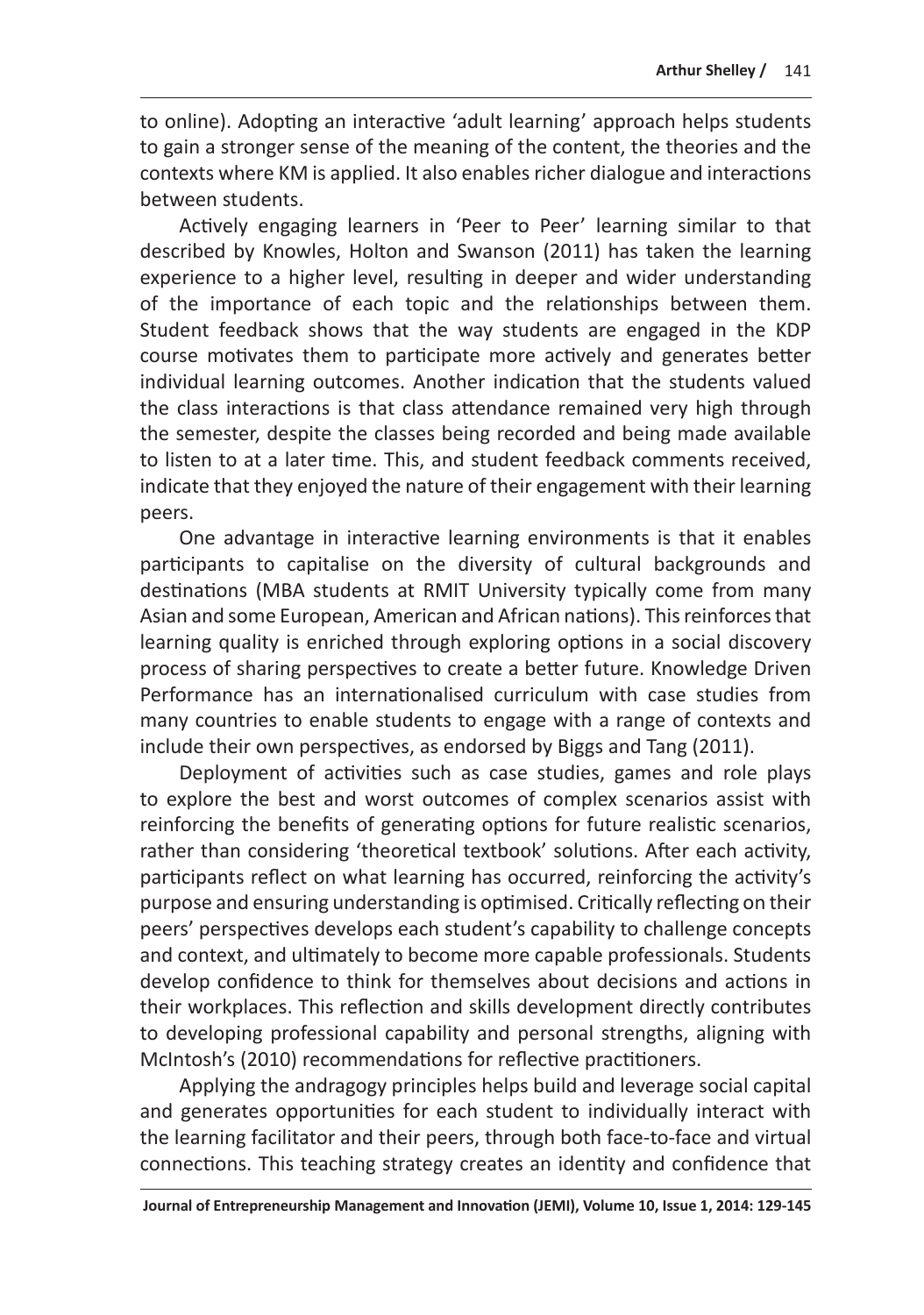resonates beyond their time in the KDP course. The shared assignments in the wiki reinforce these interactions between students – there, they collaborate to generate a comprehensive encyclopaedia on a range of relevant topics and to share their own 'professional profile'. They regularly interact with each other through this platform which they identify as 'their own space' and many of the students remain in contact with the learning facilitator and each other beyond the course.

This research reinforces the claim that moving away from teacher and content-focused presentation to student-centred dialogue about content in the student's own contexts and experiences, produces richer learning and higher quality student submissions. Quality of student work submitted is further enhanced because the early assessments are open for all participants to see, which highlights the quality range and the gap between their work and others. More importantly, the collaborative learning environment enables all students to learn from all other student's work, as it is available to them throughout the rest of the course.

#### **Conclusion**

Experiences with this course demonstrate that interactive and social learning increases the learning outcomes and the richness of the learning experience. The ultimate desired outcome of effective teaching is that students develop deep and rich insights into a wide range of factors that influence how they interact and perform in their workplaces. This case demonstrates that student experiences in the *Knowledge Driven Performance* course have been positive and motivated some of them to implement changes in their workplaces within the learning period. It is hoped that these experiences will enable them to deal more effectively with uncertainty and look towards developing better future solutions. They emerge with a mindset that enables them to move from 'what is' to explore 'what is possible'. This mind-shift and an enhanced motivation to be lifelong learners, places them well to succeed in their professional pursuits through the innovative application of capabilities and knowledge to stimulate personal, team and organisational performance.

In the end, the real voice of authority for the quality the learning facilitator provides is that of the students themselves. This is best summarised by one student's statement highlighting the value of experience and style of the facilitator: **"***Your knowledge, time, investment and inspiration have made it one of the best quality and inspiring courses I have ever learnt. Thank you very much."*

**Knowledge Management Special Issue: Connecting Theory and Practice, Patrick Lambe (Ed.)**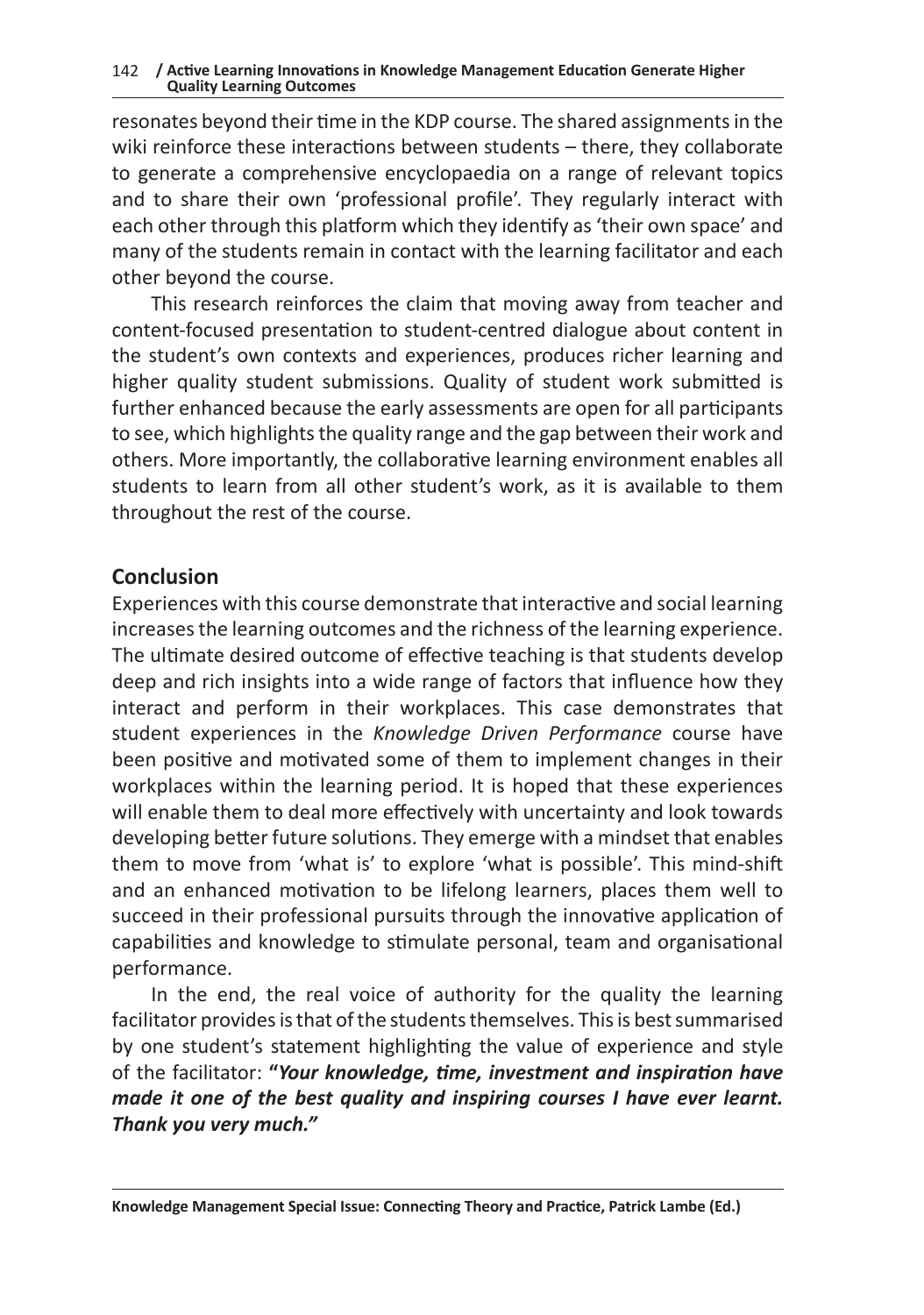#### *Acknowledgements*

*Thanks to the students of "Knowledge Driven Performance" over the last 7 years. You have been a critical part of the journey and we have all learnt from each other. Thanks to those who have remained in touch and sent through your experiences of your ongoing learning journey. Thanks also to members of the actKM and Melbourne Knowledge Management Leadership Forum communities who have provided a robust sounding board for ideas and concepts over the last decade.*

## **References**

- Albanese, M.A. & Mitchell, S.M. (1993). Problem-based Learning: a Review of Literature on Its Outcomes and Implementation Issues. *Academic Medicine*, *68*(1), pp. 52-81.
- Bedford, D.A.D. (2013). Knowledge Management Education and Training in Academic Institutions in 2012. *Journal of Information & Knowledge Management*, *12*(4), pp. 1-16.
- Biggs, J. & Tang, C. (2011). *Teaching for Quality Learning at University*, 4th edn, Society for Research into Higher Education & Open University Press. Maidenhead: UK.
- Bloom, B.S., Hastings, J.T. & Madaus, G.F. (1971). *Handbook on Formative and Summative Evaluation of Student Learning*. McGraw-Hill Book Company. New York, NY: USA.
- Boud, D. & Feletti, G. (eds). (1997). *The Challenge of Problem-based Learning*. Kogan Page, London.
- Cavaleri, S., Seivert, S. & Lee, L.W. (2005). *Knowledge Leadership The art and science of the knowledge based organisation*. Elsevier Butterworth-Heinemann. Oxford: UK.
- Chua, A. & Lam, W. (2005). Why KM projects fail: a multi-case analysis. *Journal of Knowledge Management*, *9*(3), pp. 6-17.
- Edmondson, A.C. (2011). Strategies for Learning from Failure,. *Harvard Business Review*, *89*(4).
- Freeman, S., Eddy, S.L., McDonough, M., Smith, M.K., Okoroafor, N., Jordt, H. & Wenderoth, M.P. (2014). Active learning increases student performance in science, engineering and mathematics. *Proceedings of the National Academy of Sciences of the United States of America*.
- Hung, W., Jonassen, D.H. & Liu, R. (2008). Problem-Based Learning. In JM Spector & MD Merrill (eds.), *Handbook of research on educational communications and technology*, 3rd edn. Lawrence Earlbaum Associates. New York, pp. 485-506.
- Knowles, M.S. (1984). *Andragogy in Action. Applying modern principles of adult education*, Jossey Bass. San Francisco: CA, USA.

**Journal of Entrepreneurship Management and Innovation (JEMI), Volume 10, Issue 1, 2014: 129-145**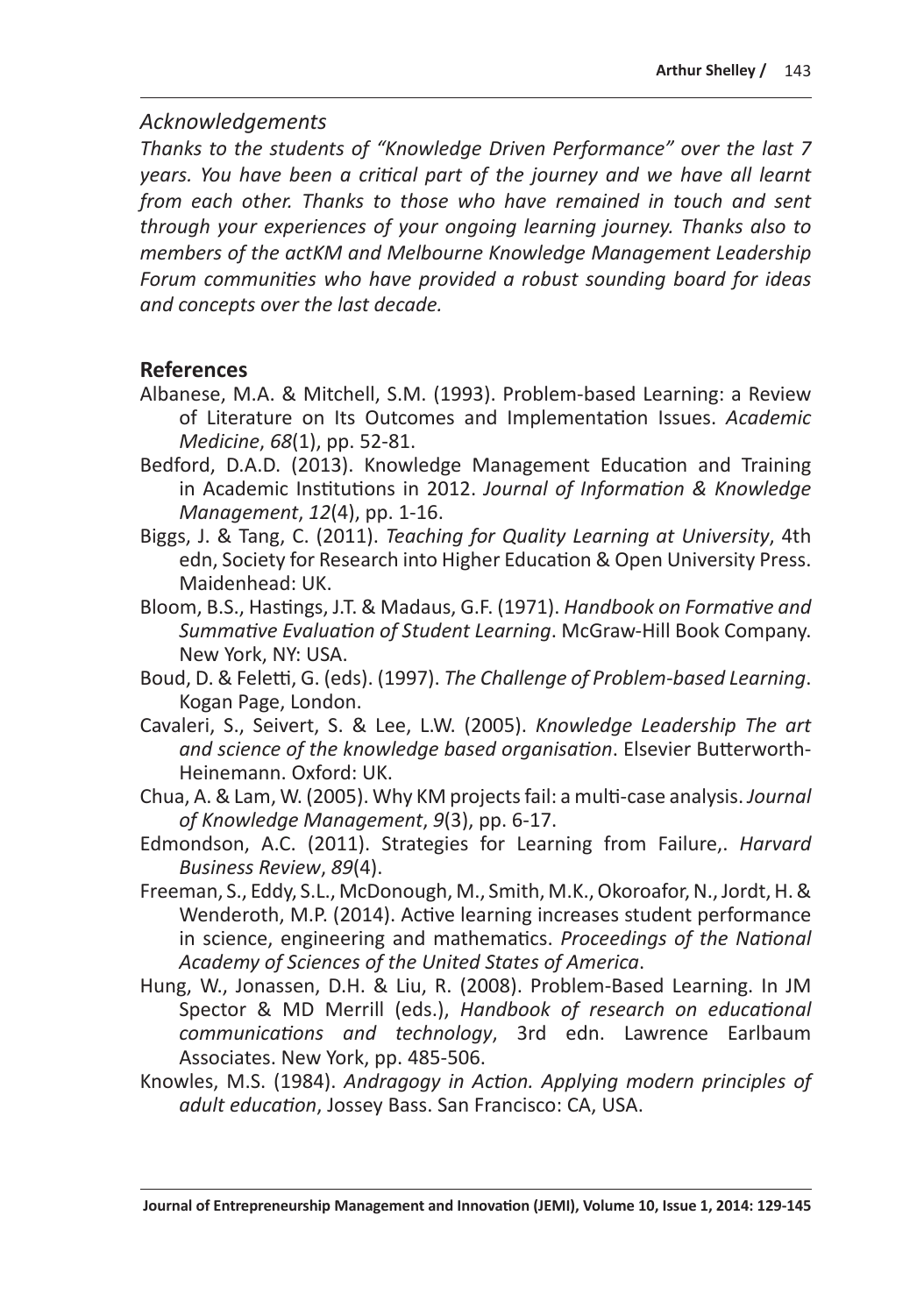- Knowles, M.S., Holton, E.F. & Swanson, R.A. (2011). *The Adult Learner. The definitive classic in adult education and human resource development*. Butterworth-Heinemann: Oxford, UK.
- Lambe, P. (2011). The unacknowledged parentage of knowledge management. *Journal of Knowledge Management*, *15*(2), pp. 175-97.
- Malhotra, A., Majchrzak, A. & Rosen, B. (2007). Leading Virtual Teams., *Academy of Management Perspectives*, *21*(1), pp. 60-70.
- McIntosh, P. (2010). *Action research and reflective practice. Creative and visual methods to facilitate reflection and learning.* Routledge: London & NY.
- Mosier, K.L. & Fischer, U.M. (eds). (2011). *Informed by Knowledge: Expert Performance in Complex Situations*. Expertise: Research and Applications Series, Psychology Press: New York, USA.
- Müller, R. & Turner, J.R. (2010). *Project-Oriented Leadership*, Advances in Project Management, Gower Publishing Limited Surrey.
- Polanyi, M. & Grene, M. (1969). *Knowing and being: Essays by Michael Polanyi*. University of Chicago Press: Chicago.
- Raelin, J.A. (2006). Does Action Learning Promote Collaborative Leadership? *Academy of Management Learning & Education*, *5*(2), pp. 152-68.
- Shelley, A.W. (2009). *Being a successful knowledge leader*. Ark Group: North Sydney.
- Snook, S.A., Nohria, N.N. & Khurana, R. (2012). *The Handbook for Teaching Leadership: Knowing, Doing, and Being*. Sage: Los Angeles.
- White, J. (2007). Knowing, Doing and Being in Context: a Praxis-oriented Approach to Child and Youth Care. *Child Youth Care Forum*, 36, pp. 225- 44.
- Zuber-Skerritt, O. (2002). a Model for Designing Action Learning and Action Research Programs. *The Learning Organization*, *9*(4), pp. 143-9.

#### **Abstrakt (in Polish)**

*Innowacje dotyczące sposobu prowadzenia kursu Zarządzania Wiedzą dla studentów studiów podyplomowych pozwoliły na osiągnięcie lepszych wyników nauczania i zwiększyły zaangażowanie studentów w kurs. Informacje zwrotne uzyskane od studentów pokazują, że preferują oni wspólne, aktywne uczenie się, pozwalające im na bogatszy wgląd w tworzenie wiedzy i stosowanie jej do osiągnięcia innowacji i wartości. Kurs stosuje podejście andragogiczne, w którym studenci współdziałają w cotygodniowym dialogu dotyczącym ich doświadczeń związanych z treścią kursu zamiast po prostu uczyć się tej treści. Podejście to łączy myślenie systemowe, praktykę uczenia i aktywne uczenie w celu zbadania współzależności między tematami oraz ich wpływem na rzeczywiste sytuacje. Kurs zachęcił studentów do zastosowania tych idei w ich miejscach pracy.*

*Słowa kluczowe: wiedza, uczenie, edukacja, myślenie systemowe, myślenie projektowe, aktywne uczenie, współzależność, wiedza własna.*